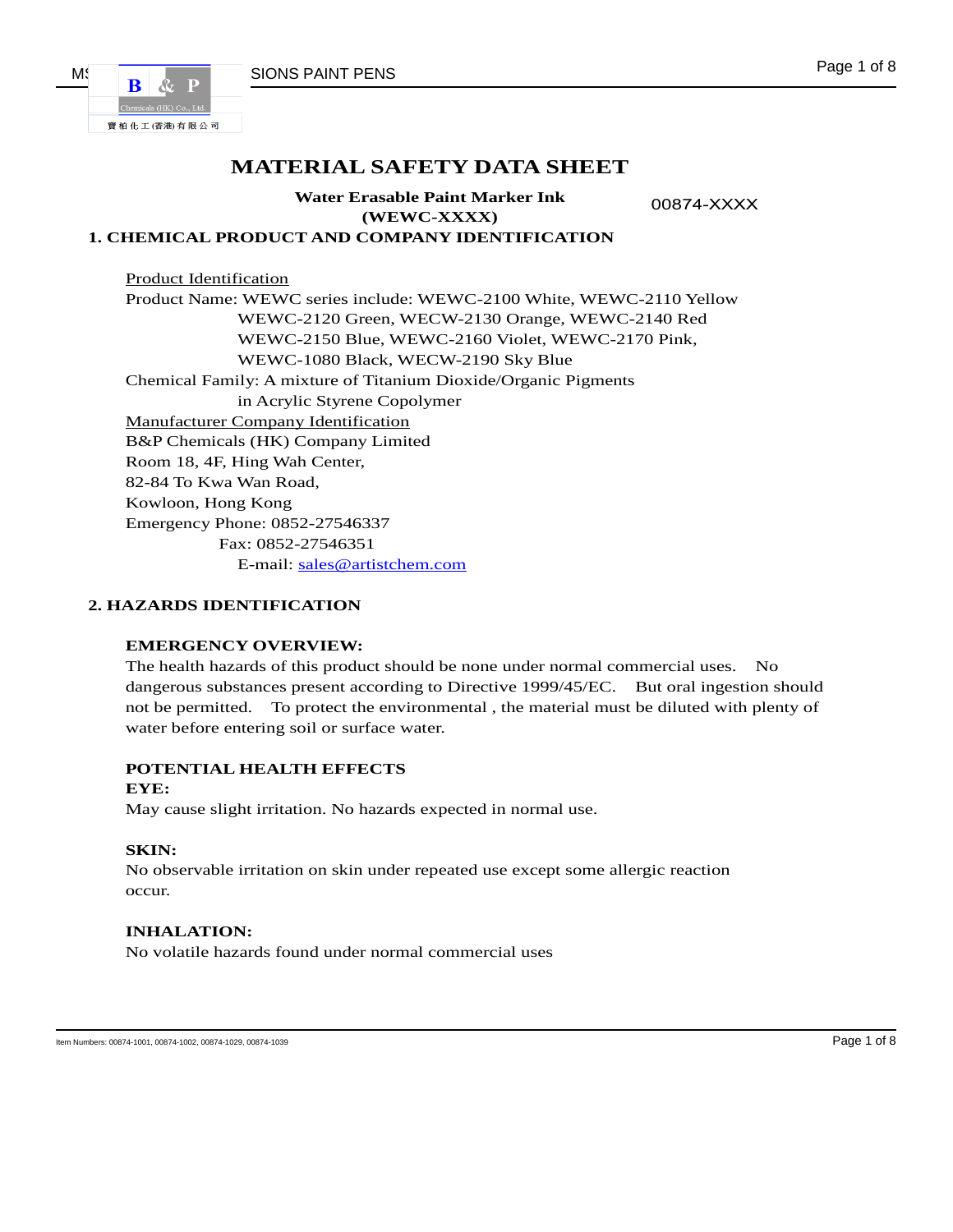

## **INGESTION:**

No data available but expected there will be no acute health hazards

## **3. COMPOSITION/INFORMATION ON INGREDIENTS Reportable Ingredients**

## **TRADE NAME: WHITE WEWC 2100.**

| <b>Chemical Name</b>                                   | Max. Amount CAS Number |               |
|--------------------------------------------------------|------------------------|---------------|
| Water                                                  | Add up 100.00%         | 7732-18-5     |
| Titanium Dioxide                                       | 20.00%                 | 13463-67-7    |
| Glycerine                                              | 15.00%                 | $56 - 81 - 5$ |
| Acrylic Styrene Copolymer                              | 10.00%                 | 25085-34-1    |
| Preservative include:-                                 |                        |               |
| 5-chloro-2-methyl-4-isothiazolin-3-one $\leq$ 5.75 ppm |                        | 26172-55-4    |
| 2-methyl-4-isothiazolin-3-one                          | $<1.75$ ppm            | 2682-20-4     |

## **TRADE NAME: YELLOW WEWC 2110.**

| <b>Chemical Name</b>                                   |                | Max. Amount CAS Number |
|--------------------------------------------------------|----------------|------------------------|
| Water                                                  | Add up 100.00% | 7732-18-5              |
| Titanium Dioxide                                       | 12.00%         | 13463-67-7             |
| Pigment Yellow 83                                      | 8.00%          | 5567-15-7              |
| Glycerine                                              | 15.00%         | $56 - 81 - 5$          |
| Acrylic Styrene Copolymer                              | 10.00%         | 25085-34-1             |
| Preservative include:-                                 |                |                        |
| 5-chloro-2-methyl-4-isothiazolin-3-one $\leq$ 5.75 ppm |                | 26172-55-4             |
| 2-methyl-4-isothiazolin-3-one                          | $<1.75$ ppm    | 2682-20-4              |

## **TRADE NAME: GREEN WEWC 2120**

| <b>Chemical Name</b>                            |                | Max Amount CAS Number |
|-------------------------------------------------|----------------|-----------------------|
| Water                                           | Add up 100.00% | 7732-18-5             |
| Glycerine                                       | 15.00%         | $56 - 81 - 5$         |
| Titanium Dioxide                                | 12.00%         | 13463-67-7            |
| Acrylic Styrene Copolymer                       | 10.00%         | 25085-34-1            |
| <b>Pigment Green</b>                            | 9.00%          | 1328-53-6             |
| Preservative include:-                          |                |                       |
| 5-chloro-2-methyl-4-isothiazolin-3-one <5.75ppm |                | 26172-55-4            |
| 2-methyl-4-isothiazolin-3-one                   | $<1.75$ ppm    | 2682-20-4             |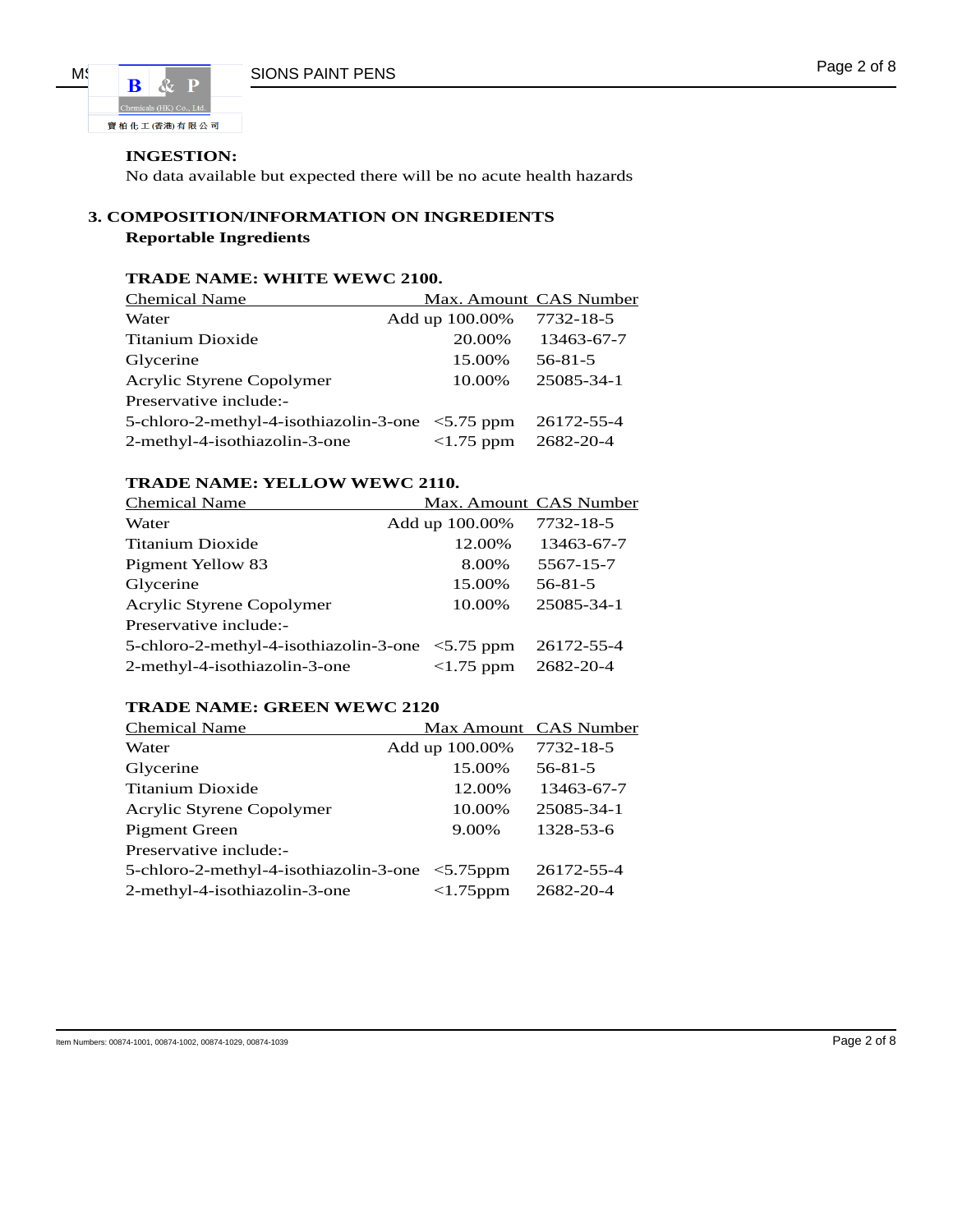寶柏化工(香港)有限公司

## **TRADE NAME: ORANGE WEWC 2130.**

| <b>Chemical Name</b>                                   | Max. Amount CAS Number |               |
|--------------------------------------------------------|------------------------|---------------|
| Water                                                  | Add up 100.00%         | 7732-18-5     |
| Titanium Dioxide                                       | 12.00%                 | 13463-67-7    |
| Pigment Yellow 83                                      | 4.00%                  | 5567-15-7     |
| Pigment Red 112                                        | 4.00%                  | 6535-46-2     |
| Glycerine                                              | 15.00%                 | $56 - 81 - 5$ |
| Acrylic Styrene Copolymer                              | 10.00%                 | 25085-34-1    |
| Preservative include:-                                 |                        |               |
| 5-chloro-2-methyl-4-isothiazolin-3-one $\leq$ 5.75 ppm |                        | 26172-55-4    |
| 2-methyl-4-isothiazolin-3-one                          | $<1.75$ ppm            | 2682-20-4     |

## **TRADE NAME: RED WEWC 2140**

| <b>Chemical Name</b>                            |                 | Max Amount CAS Number |
|-------------------------------------------------|-----------------|-----------------------|
| Water                                           | Add up 100.00%  | 7732-18-5             |
| Glycerine                                       | 15.00%          | $56 - 81 - 5$         |
| <b>Titanium Dioxide</b>                         | 12.00%          | 13463-67-7            |
| Acrylic Styrene Copolymer                       | 10.00%          | 25085-34-1            |
| Pigment Red 112                                 | 8.00%           | 6535-46-2             |
| Preservative include:-                          |                 |                       |
| 5-chloro-2-methyl-4-isothiazolin-3-one <5.75ppm |                 | 26172-55-4            |
| 2-methyl-4-isothiazolin-3-one                   | $<$ 1.75 $pm$ m | 2682-20-4             |

## **TRADE NAME: BLUE WEWC 2150**

| <b>Chemical Name</b>                                 |                 | Max Amount CAS Number |
|------------------------------------------------------|-----------------|-----------------------|
| Water                                                | Add up 100.00%  | 7732-18-5             |
| Glycerine                                            | 15.00%          | $56 - 81 - 5$         |
| Titanium Dioxide                                     | 12.00%          | 13463-67-7            |
| Acrylic Styrene Copolymer                            | 10.00%          | 25085-34-1            |
| Pigment Blue 15:1                                    | 4.00%           | $147 - 14 - 8$        |
| Pigment Blue 15:3                                    | 4.00%           | $147 - 14 - 8$        |
| Preservative include:-                               |                 |                       |
| 5-chloro-2-methyl-4-isothiazolin-3-one $\lt$ 5.75ppm |                 | 26172-55-4            |
| 2-methyl-4-isothiazolin-3-one                        | $<$ 1.75 $pm$ m | 2682-20-4             |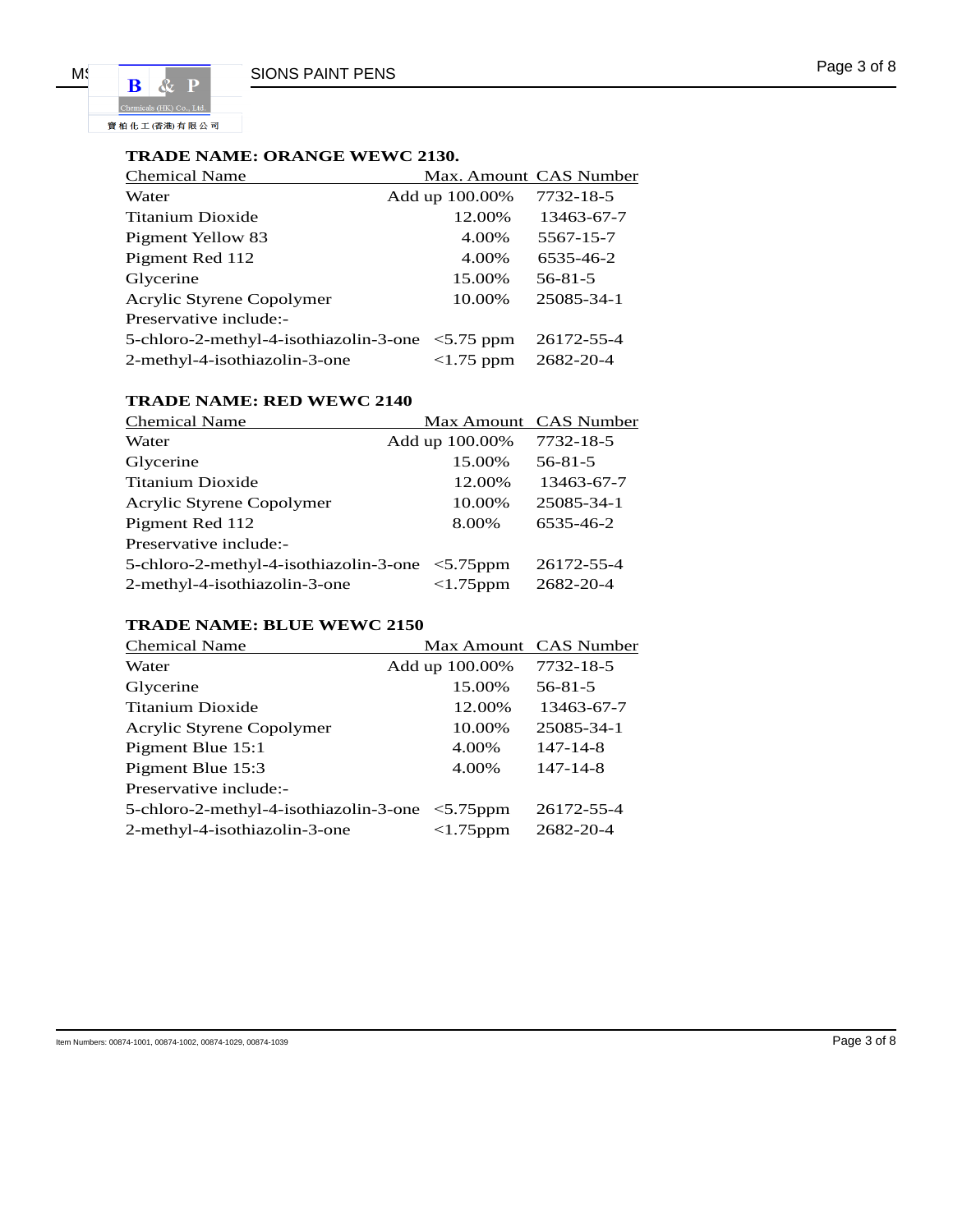寶柏化工(香港)有限公司

## **TRADE NAME: VIOLET WEWC 2160.**

| <b>Chemical Name</b>                            |                 | Max Amount CAS Number |
|-------------------------------------------------|-----------------|-----------------------|
| Water                                           | Add up 100.00%  | 7732-18-5             |
| Glycerine                                       | 15.00%          | $56 - 81 - 5$         |
| Titanium Dioxide                                | 12.00%          | 13463-67-7            |
| Acrylic Styrene Copolymer                       | 10.00%          | 25085-34-1            |
| Pigment Violet 23R                              | 8.00%           | 6358-30-1             |
| Preservative include:-                          |                 |                       |
| 5-chloro-2-methyl-4-isothiazolin-3-one <5.75ppm |                 | 26172-55-4            |
| 2-methyl-4-isothiazolin-3-one                   | $<$ 1.75 $pm$ m | 2682-20-4             |

## **TRADE NAME:PINK WEWC2170**

| <b>Chemical Name</b>                                   |                | Max Amount CAS Number |
|--------------------------------------------------------|----------------|-----------------------|
| Water                                                  | Add up 100.00% | 7732-18-5             |
| Glycerine                                              | 15.00%         | $56 - 81 - 5$         |
| <b>Titanium Dioxide</b>                                | 12.00%         | 13463-67-7            |
| Acrylic Styrene Copolymer                              | 10.00%         | 25085-34-1            |
| Pigment Pink 122                                       | 3.00%          | 980-26-7              |
| Preservative include:-                                 |                |                       |
| 5-chloro-2-methyl-4-isothiazolin-3-one $\leq 5.75$ ppm |                | 26172-55-4            |
| 2-methyl-4-isothiazolin-3-one                          | $<1.75$ ppm    | 2682-20-4             |

## **TRADE NAME: BLACK WEWC2180**

| <b>Chemical Name</b>                            |                 | Max Amount CAS Number |
|-------------------------------------------------|-----------------|-----------------------|
| Water                                           | Add up 100.00%  | 7732-18-5             |
| Titanium Dioxide                                | 12.00%          | 13463-67-7            |
| Glycerine                                       | 15.00%          | $56 - 81 - 5$         |
| Acrylic Styrene Copolymer                       | 10.00%          | 25085-34-1            |
| Pigment Black7                                  | 15.000%         | 1333-86-4             |
| Preservative include:-                          |                 |                       |
| 5-chloro-2-methyl-4-isothiazolin-3-one <5.75ppm |                 | 26172-55-4            |
| 2-methyl-4-isothiazolin-3-one                   | $<$ 1.75 $pm$ m | 2682-20-4             |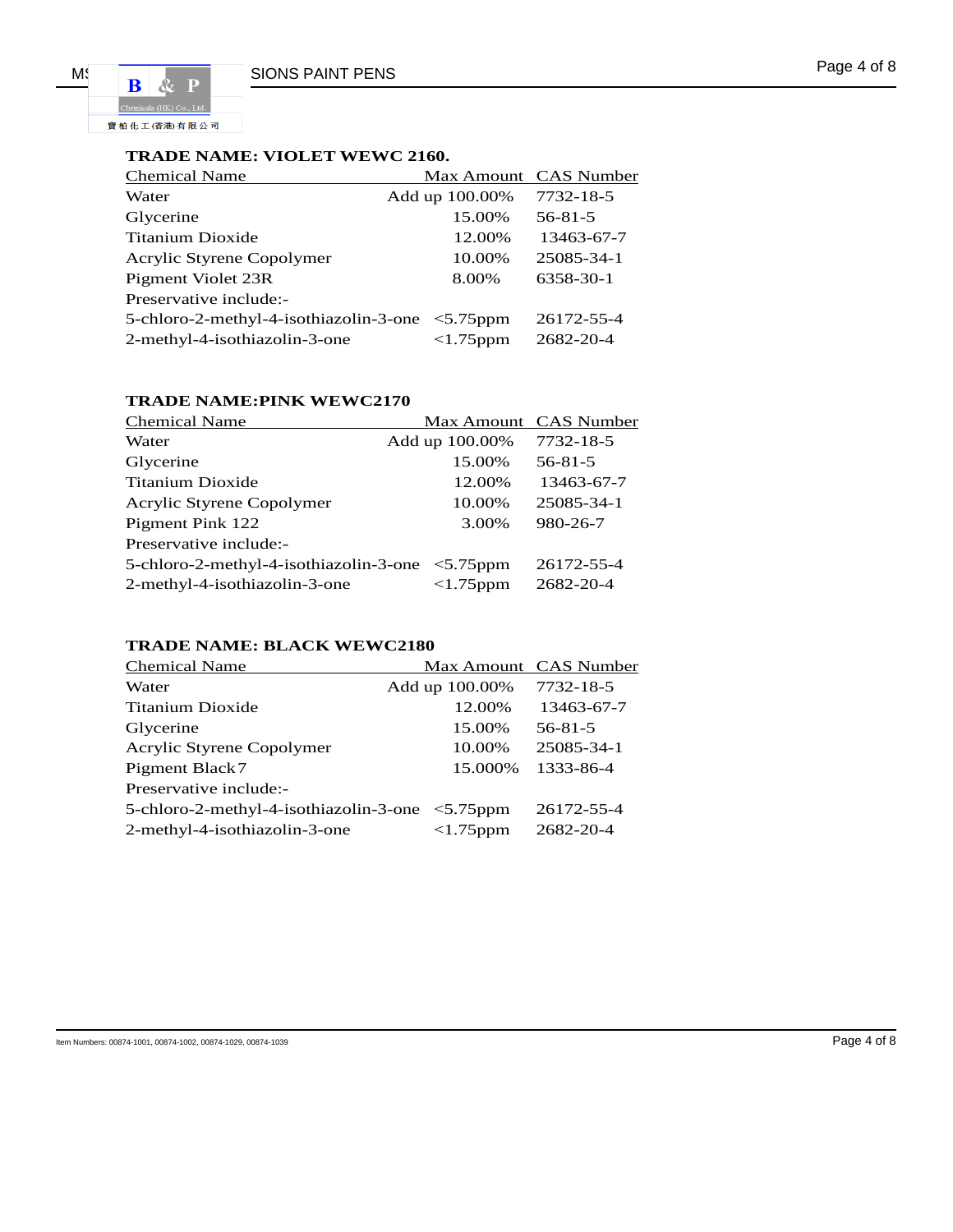MS RAG PAINT PENS PAINT PENS Page 5 of 8 寶柏化工(香港)有限公司

### **TRADE NAME: SKY BLUE WEWC 2190**

| <b>Chemical Name</b>                            |                | Max Amount CAS Number |
|-------------------------------------------------|----------------|-----------------------|
| Water                                           | Add up 100.00% | 7732-18-5             |
| Glycerine                                       | 15.00%         | $56 - 81 - 5$         |
| Titanium Dioxide                                | 12.00%         | 13463-67-7            |
| Acrylic Styrene Copolymer                       | 10.00%         | 25085-34-1            |
| Pigment Blue 15:3                               | 4.00%          | $147 - 14 - 8$        |
| Preservative include:-                          |                |                       |
| 5-chloro-2-methyl-4-isothiazolin-3-one <5.75ppm |                | 26172-55-4            |
| 2-methyl-4-isothiazolin-3-one                   | $<1.75$ ppm    | 2682-20-4             |

#### **4. FIRST AID MEASURES**

#### **EYE CONTACT FIRST AID:**

In case of contact, immediately flush eyes with plenty of water for at least 15 minutes. Get medical attention if irritation develops or persists.

#### **SKIN CONTACT FIRST AID:**

In case of skin reddish occurs due to allergic reactions, immediately flush skin with plenty of water for at least 15 minutes. Get medical attention if irritation develops or persists.

#### **INHALATION FIRST AID:**

Although this product is not known to cause respiratory problems, if breathing is difficult, remove to fresh air and provide oxygen. Get medical attention if enough or other symptoms develop.

#### **INGESTION FIRST AID:**

If swallowed, immediately give 2 glasses of water or 2 cups of milk. Never give anything by mouth to an unconscious person.

### **5. FIRE FIGHTING MEASURES**

#### **FLAMMABLE PROPERTIES**

This is NOT a flammable liquid or do NOT support combustion Autoignition Temperature: N/A

#### **FLAMMABLE LIMITS IN AIR**

LEL: N/A UEL: N/A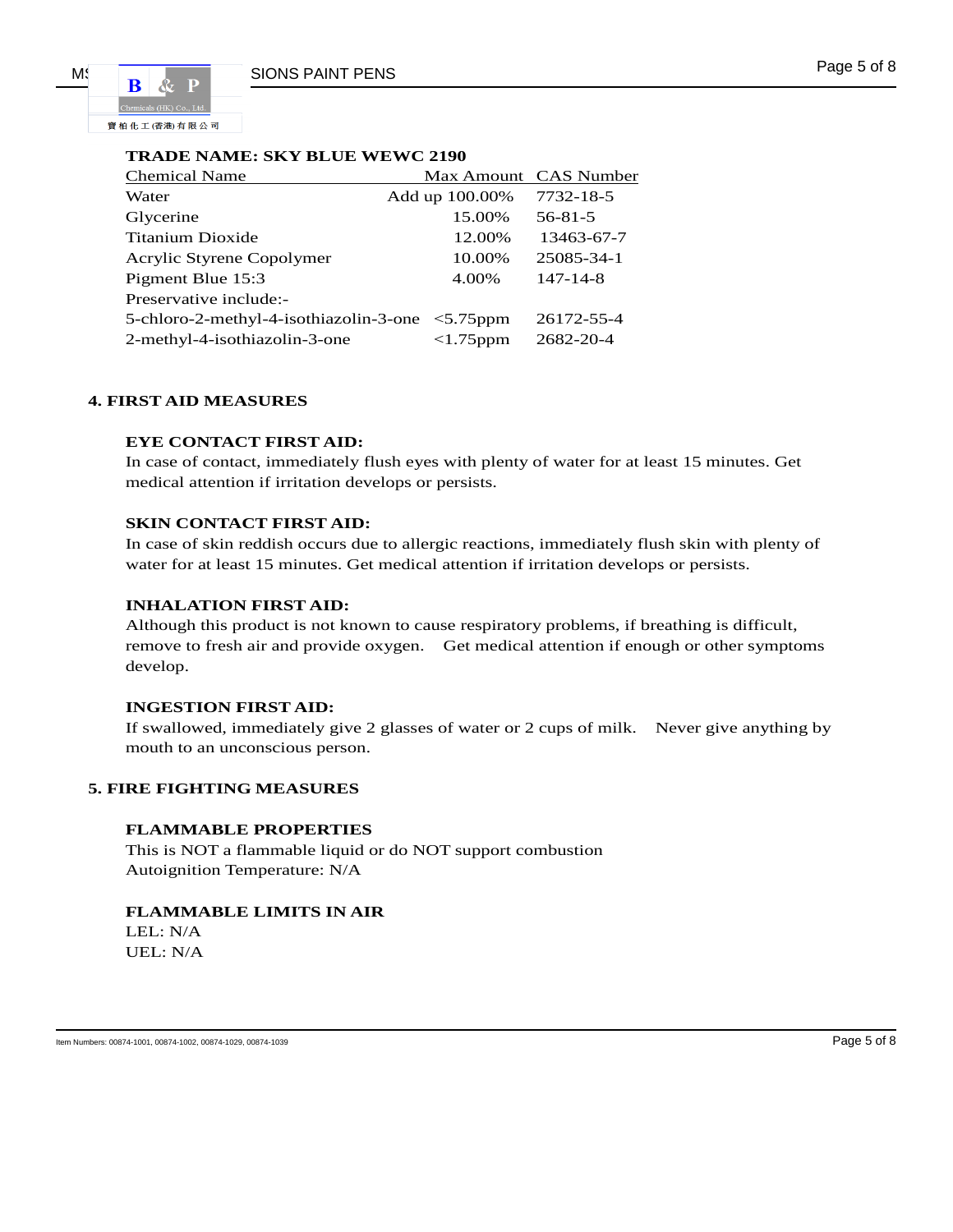寶柏化工(香港)有限公司

## **EXTINGUISHING MEDIA:**

Water, carbon dioxide, foam or dry powder in case of fire accident

### **FIRE & EXPLOSION HAZARDS:**

No known unusual hazards in a fire/explosion situation.

### **FIRE FIGHTING INSTRUCTIONS:**

Evacuate non-emergency personnel to a safe area. Avoid breathing smoke, fumes, and decomposition products. As in any fire, wear self-contained breathing apparatus pressure-demand MSHA/NIOSH (approved or equivalent) and full protective gear.

## **6. ACCIDENTAL RELEASE MEASURES**

#### **SAFEGUARDS (PERSONNEL):**

Wear appropriate personal protective equipment.

#### **SPILL PROCEDURE:**

Take up and place in secure closed containers. All waste materials should be packaged, labeled and transported in accordance with all national, state/provincial, and local requirements.

#### **INITIAL CONTAINMENT:**

Contain spilled material. Absorb spills with inert material. Wash area to prevent slipping.

## **7. HANDLING AND STORAGE**

#### **HANDLING (PERSONNEL)**

Do not get in eyes, on skin or clothing. Wash hands thoroughly after handling.

#### **HANDLING (PHYSICAL ASPECTS)**

Avoid contact with strong oxidizing agents. Keep container closed to avoid contamination.

#### **8. EXPOSURE CONTROLS/PERSONAL PROTECTION**

#### **EYE/FACE PROTECTION REQUIREMENTS:**

Wear safety glasses. Chemical goggles are recommended to avoid contact with eyes.

#### **SKIN PROTECTION REQUIREMENTS:**

Wear protective gloves to minimize skin contamination. Wash hands thoroughly after handling.

#### **EXPOSURE GUIDELINES:**

No information available.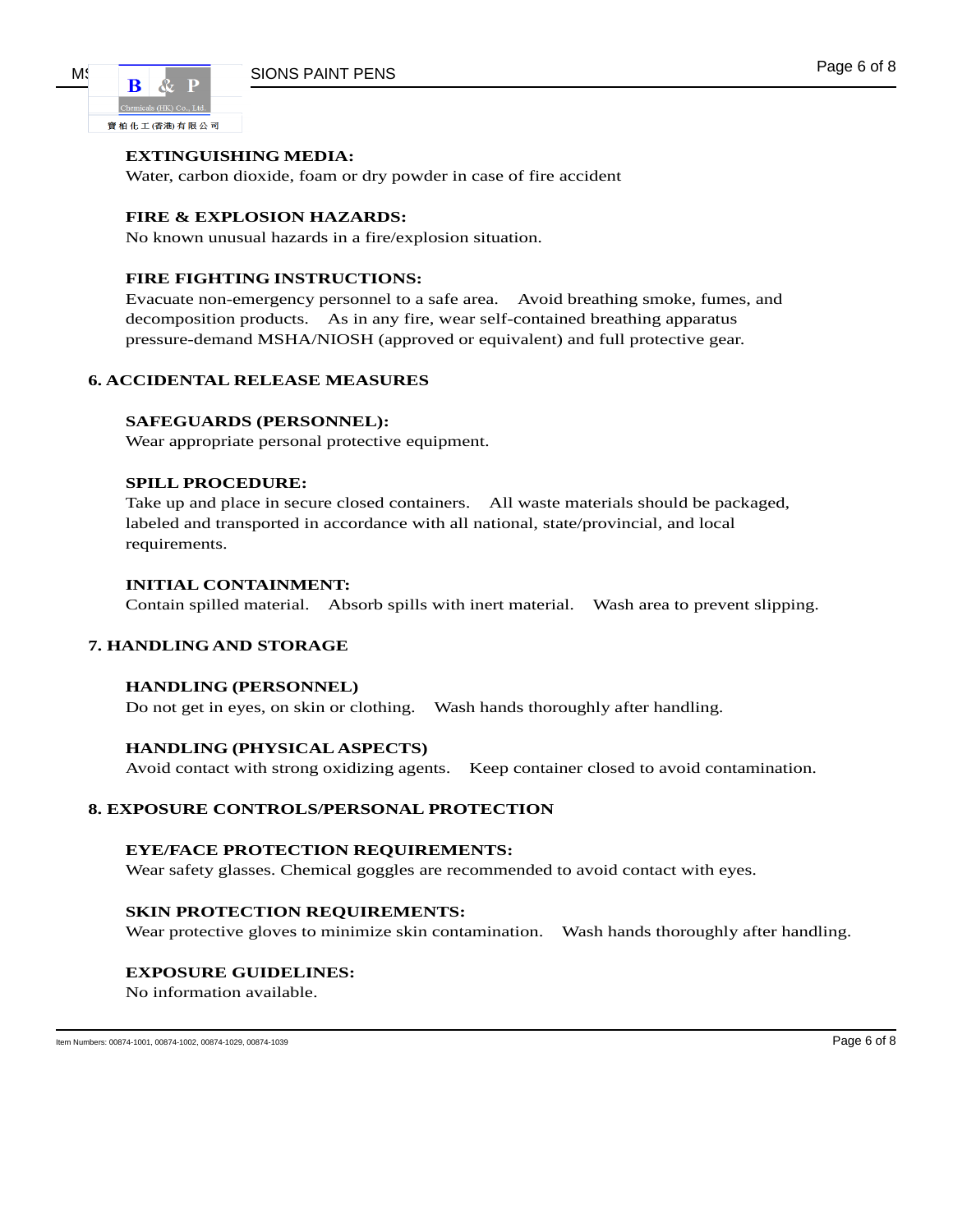

## **9. PHYSICAL AND CHEMICAL PROPERTIES**

| FORM:                                | Liquid                                                                 |
|--------------------------------------|------------------------------------------------------------------------|
| COLOR:                               | White, Yellow, Green, Orange, Red, Blue, Violet, Pink, Black, Sky Blue |
| ODOR:                                | Characteristic                                                         |
| <b>SOLUBILITY IN WATER: Complete</b> |                                                                        |
| % VAPORIZATION:                      | 45 to 60 % (at 150 degree celcius)                                     |

## **10. STABILITY AND REACTIVITY**

#### **STABILITY:**

This product is stable at ambient conditions.

#### **POLYMERIZATION:**

Hazardous polymerization will not occur.

#### **INCOMPATIBILITY WITH OTHER MATERIALS**

Avoid contact with strong oxidizing agents.

#### **DECOMPOSITION**:

Decomposition will not occur if handled and stored properly. In the case of a fire, oxides of carbon hydrocarbons, fumes and smoke may be produced.

## **11. TOXICOLOGICAL INFORMATION**

No acute toxic effects were expected . All the substances in this preparation are NOT carcinogenic, mutagenic, no effect on reproductive organs of human under normal commercial uses. No chronic toxic effects data are available for long term skin contact.

### **12. ECOLOGICAL INFORMATION**

Biodegradability: >90% (OECD: TOC). The preparation is not expected to create environmental hazards except huge quantity of liquid dispose via sewage system.

#### **13. DISPOSAL CONSIDERATIONS**

### **WASTE DISPOSAL:**

This material is a concentrated color. Avoid washing bulk quantity of material into sewer systems without proper treatment and authorization by the treatment facility management. All waste materials should be packaged, labeled and transported in accordance with all national, state/provincial and local requirements.